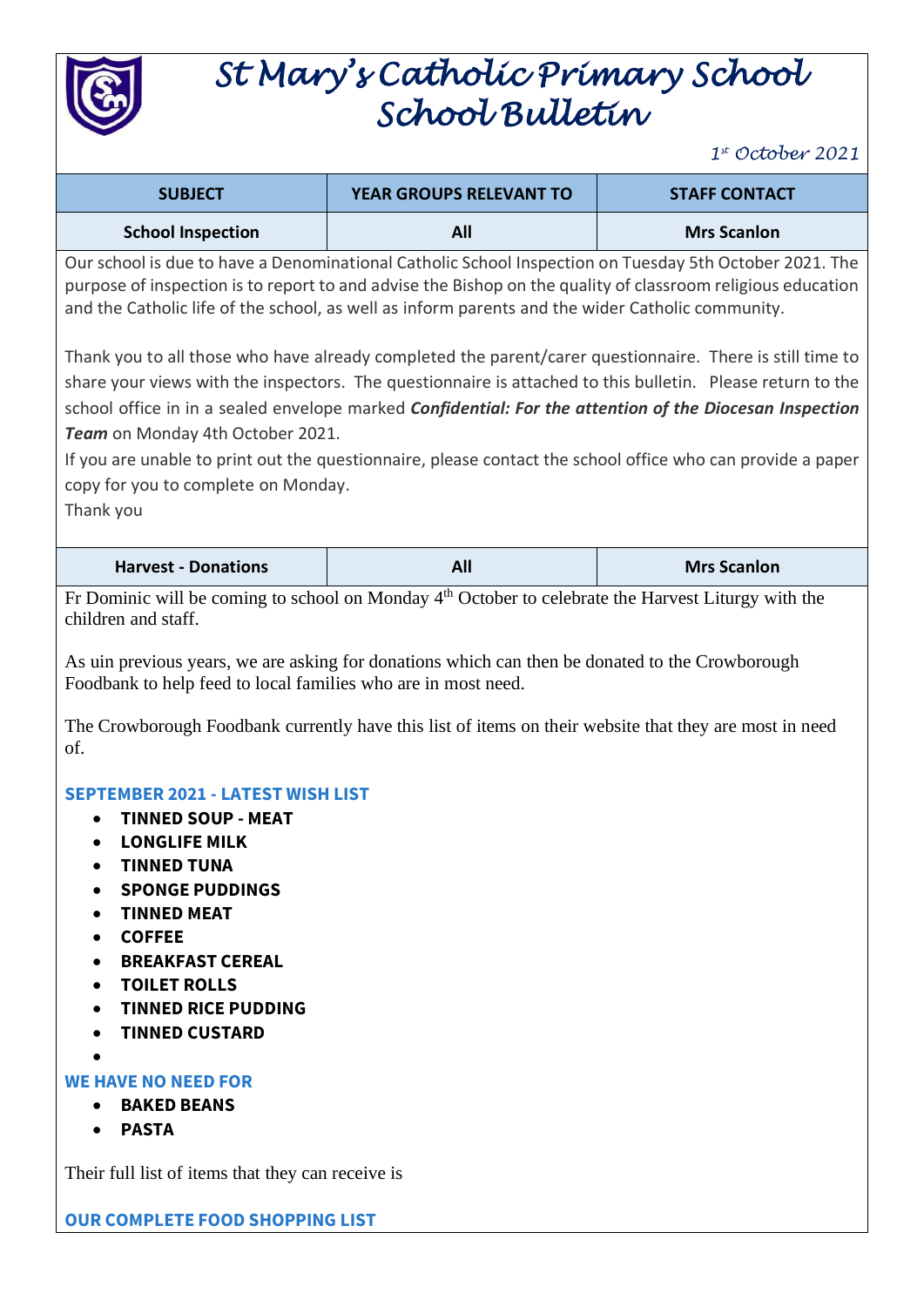- **UHT MILK (1 LITRE)**
- **INSTANT MASH POTATO**
- **POTATOES (TINNED)**
- **FRUIT JUICE (CARTON)**
- **SPONGE PUDDINGS**
- **VEGETABLES (TINNED)**
- **MEAT (TINNED)**
- **FISH (TINNED)**
- **TOMATOES (TINNED)**
- **FRUIT (TINNED)**
- **RICE PUDDING (TINNED)**
- **CUSTARD (TINNED)**
- **RICE (500G)**
- **PASTA (500G/1KG)**
- **PASTA SAUCE**
- **SOUP (CAN/PACKET)**
- **SPAGHETTI IN SAUCE / BAKED BEANS**
- **TEA**
- **COFFEE (SMALL/MEDIUM)**
- **SWEET BISCUITS**
- **JAM**
- **CEAREALS (NOT PORRIDGE)**

Please bring your donations into school from Monday 4<sup>th</sup> October and any day throughout next week. If you are not shopping this weekend and would prefer to make a cash donation, please send it in to the school office in an envelope marked 'Harvest' and we will use all money donated to buy items from the list.

We thank you very much for your kind donations.

| <b>School Uniform</b>                                                                                                                                                                                                                                                                       | <b>All</b>                                                                                                                                                                                                       | <b>Office</b>        |
|---------------------------------------------------------------------------------------------------------------------------------------------------------------------------------------------------------------------------------------------------------------------------------------------|------------------------------------------------------------------------------------------------------------------------------------------------------------------------------------------------------------------|----------------------|
|                                                                                                                                                                                                                                                                                             | Please ensure that all items of uniform including coats, bags, etc. are CLEARLY NAMED.                                                                                                                           |                      |
|                                                                                                                                                                                                                                                                                             | We will try to reunite lost items if they are named but if they are not, they will be added to the lost                                                                                                          |                      |
| property basket in the school entrance area for a short period of time and may then be sold or disposed                                                                                                                                                                                     |                                                                                                                                                                                                                  |                      |
| of if not claimed.                                                                                                                                                                                                                                                                          |                                                                                                                                                                                                                  |                      |
| Please can you also check your children's uniform items do belong to them. Some parents have<br>reported that their children's named items of clothing have gone missing. Please return them to school<br>if you find you have inadvertently acquired someone else's clothing.<br>Thank you |                                                                                                                                                                                                                  |                      |
| <b>MacMillan Coffee morning</b>                                                                                                                                                                                                                                                             | <b>All</b>                                                                                                                                                                                                       | <b>Support Staff</b> |
| and the sale of the cakes after school.                                                                                                                                                                                                                                                     | A huge thank you to all the parents and friends who attended our Macmillan Coffee morning. We were<br>delighted to have raised a grant total of £520 including money donated on the day, the raffle ticket sales |                      |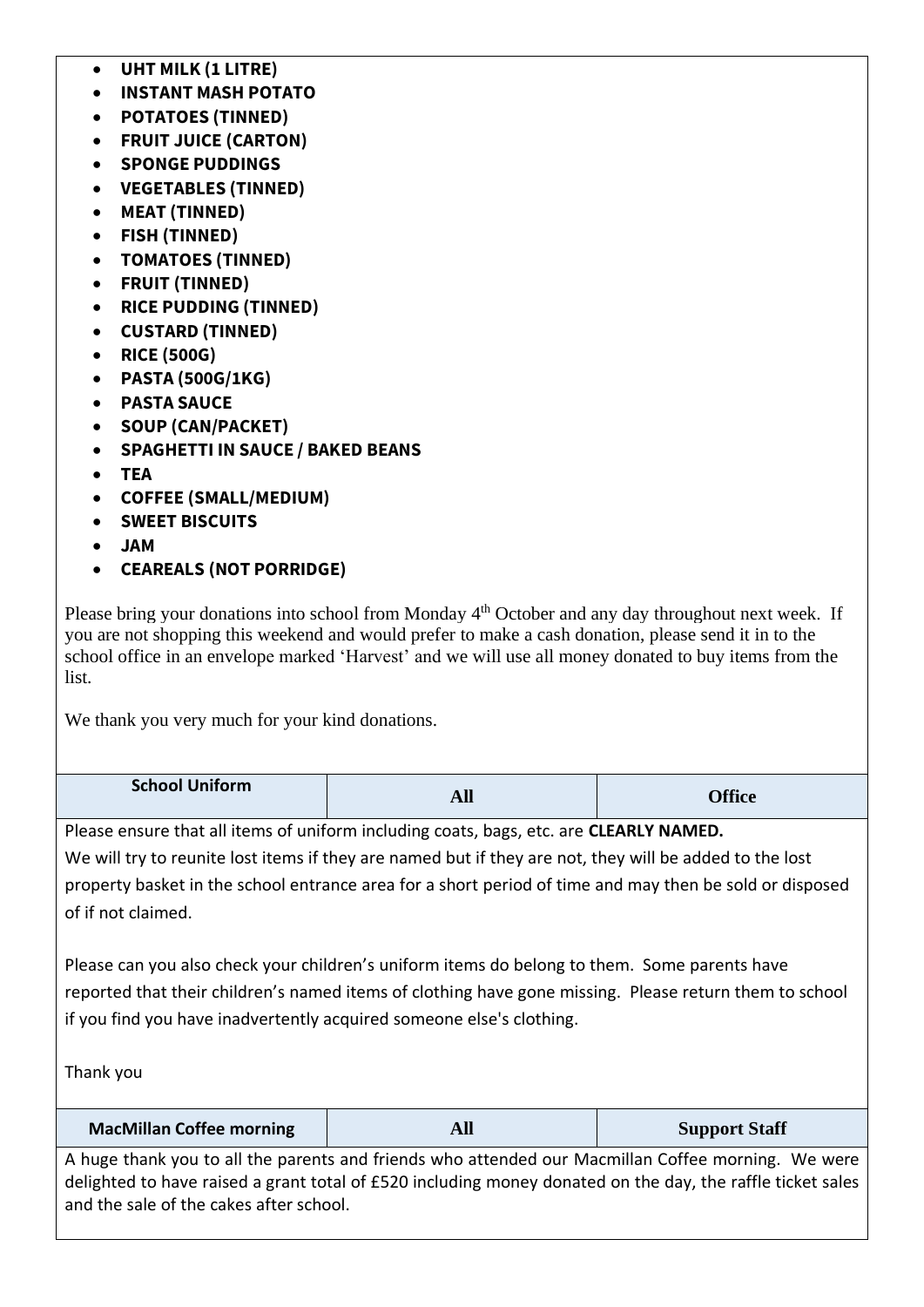We are very grateful for all those who donated cakes, raffle prizes and for all those who helped in so many ways to run this event. Thank you all. The money raised will be gratefully received by the MacMillan charity towards helping funding the very important support they provide people and families who are affected by Cancer.

Thank you all for your kindness.

| Parking outside the school | All | <b>Office</b> |
|----------------------------|-----|---------------|
|----------------------------|-----|---------------|

We have had complaints regarding dangerous parking outside the school on Queens Road. People are persistently parking on the section of double yellow lines opposite the Gordon Road junction. This makes turning out from Gordon Road difficult and dangerous.

Parking on double yellow lines is prohibited unless you hold a disabled parking permit. Parking on the school zig-zag zone outside the school is also prohibited. Stopping to let persons in or out of a car is also not allowed in the zig zag zone.

Please be considerate not to park over the edges of junctions and restrict residents' driveways. We had an incident yesterday where a resident was unable to leave their property due to a car belonging to one of our parents was parked across their driveway.

Please park with consideration for each other and our neighbours and for the safety of all our children.

Thank you

| <b>Morrisons Good to Grow</b> |     | <b>Office</b> |
|-------------------------------|-----|---------------|
| <b>Scheme</b>                 | All |               |

Thank you to all those who have already registered and donated vouchers. We have now had 469 tokens donated, which is great, thank you. You can still collect vouchers until 24th October and have until 31st October to donate them to the school, so it's not too late to join.

The Good to Grow is a collector scheme where you can exchange Grow Tokens for gardening equipment for our school. You need to be signed up for My Morrisons rewards card either thought their website <https://my.morrisons.com/more/#/>or by downloading the My Morrisons App. Each time you shop you will get a voucher for every £10 spent in store or online by scanning your My Morrisons reward card or a digital version on your phone through the app. You can then register and choose St Mary's to donate your Grow Tokens through the My Morrisons App or in the Good to Grow section on their website.

Some parents have said that they had a problem finding our school on the list when trying the register. We think this could be a problem with mobile devices timing out during the search. If you are having problems, try logging in on a laptop to select our school. Please search for **St Mary's Catholic** and make sure you select our school in Crowborough as there are a number of St Mary's registered so you may have to scroll through a number of pages.

At the end of the scheme, we will be able to use all the tokens donated and choose from a wide range of new gardening equipment for our school. Please support St Mary's and encourage your friends and family to do so too.

Many thanks for your support.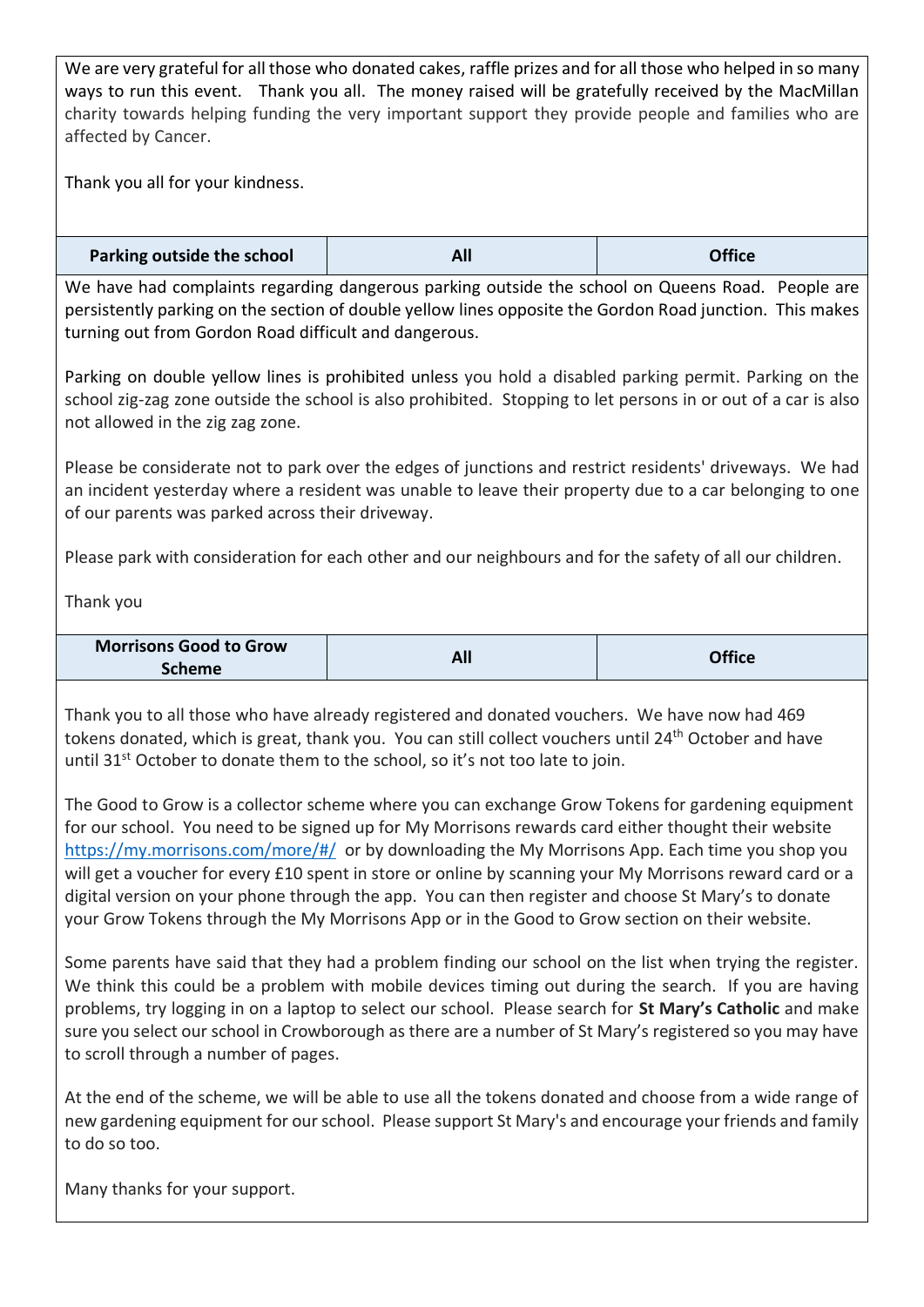| <b>Cake Sales</b> | <b>All</b> | <b>FSM</b> |
|-------------------|------------|------------|
|-------------------|------------|------------|

A reminder that The Friends of St Mary's are reintroducing the class cake sales starting with Violet Class on Friday 8<sup>th</sup> October. That is next Friday!

The class cake sales have been hugely popular and well supported in the past and all the money raised goes directly back to the class who can then decide on how they wish to spend it. This has often been to put towards some new equipment for the class or to subsidise the costs of a school trip.

The cake sales take place in the school driveway straight after school. Each class is responsible for supplying the goods for their sale. We ask please that all cakes/biscuits do not contain nuts. We also need parents of the class to set up beforehand and sell the cakes after school and clear away afterwards. Please can parents and carers co-ordinate with each other to ensure that you have enough helpers on the day. Usually, it needs around four helpers to make the sale run smoothly. The Friends of St Mary's will supply a cash float for change on the day and will collect the money raised afterwards.

Here are the dates for all the classes;

 th October – Violet Class 15<sup>th</sup> October – Indigo Class th November – Blue Class th November - Green Class th November – Yellow Class th November – Orange Class 10<sup>th</sup> December - Red Class

We hope that the whole school community will support all of the classes' efforts and please remember to bring some change on the day to buy some cakes / biscuits and treats after school.

Thank you

| <b>Diary Dates</b> | <b>TITT</b> | <b>Office</b> |
|--------------------|-------------|---------------|
|--------------------|-------------|---------------|

New dated added this week are in **BOLD**

## **October**

- 4<sup>th</sup> Harvest Liturgy
- 5<sup>th</sup> Blue Class Rosary Retreat morning
- 6<sup>th</sup> & 7<sup>th</sup> OpenView Mental Health Workshops
- 8<sup>th -</sup> Violet Class (Y6) Cake Sale (3.15pm)
- $11<sup>th</sup> 15<sup>th</sup>$  Beacon Open Morning tours for Violet Class –Fully Booked
- 11<sup>th</sup> Mental Health Awareness Day
- 12th Violet Class Mass (9:15am)
- **14th – Welcome Assembly**
- **14th Friends of St Mary's AGM – Cheese and Wine Evening School Hall 7.15pm – All Welcome**
- 15<sup>th</sup> Indigo (Y5) Class Cake Sale (3.15pm)
- $18<sup>th</sup>$  Flu Vaccinations (whole school)
- 19th Green Class Mass (9:15am)
- 20th Inter-House Football Tournament
- $21<sup>st</sup>$  Last Day of Term for pupils (3:15pm)